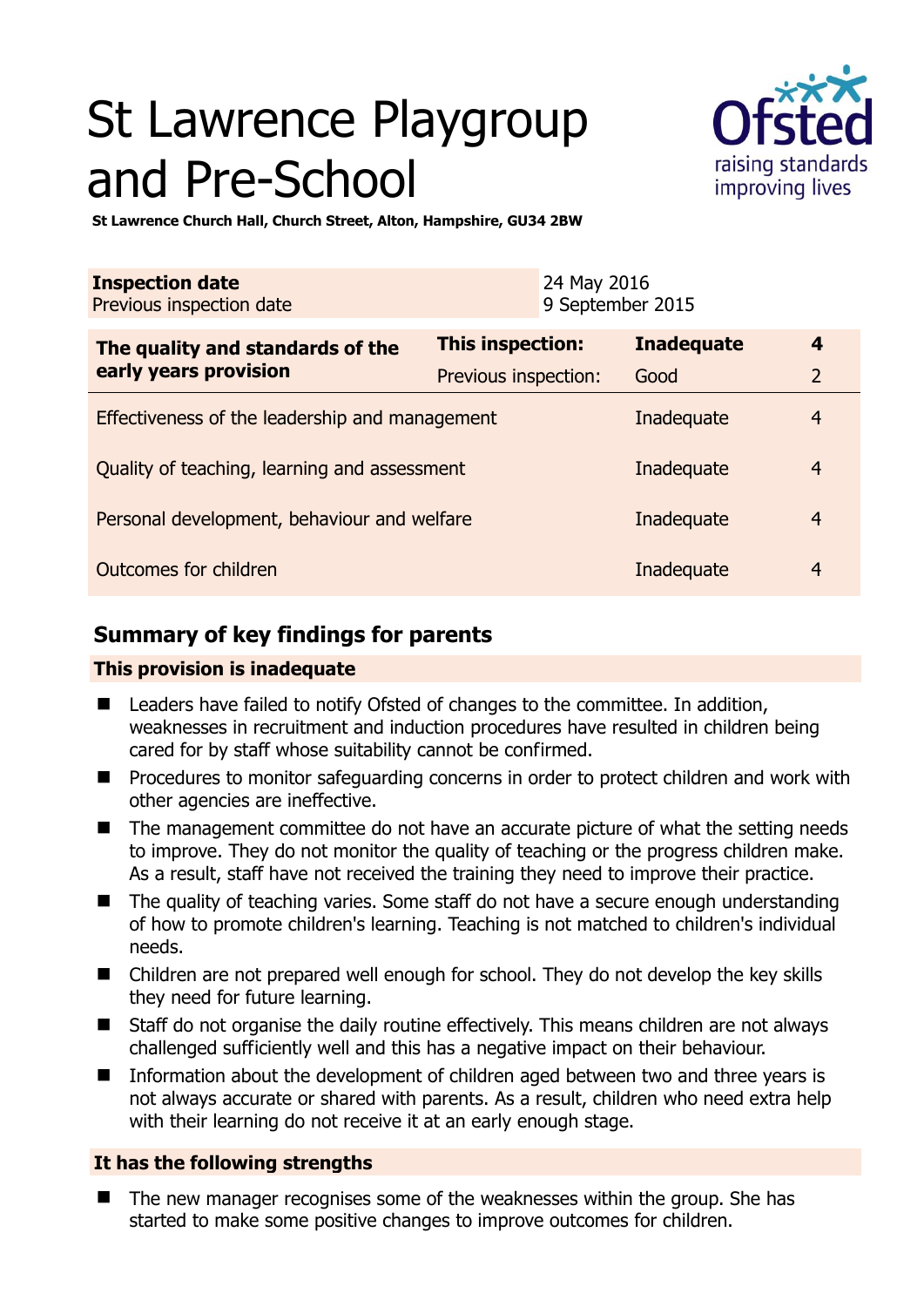# **What the setting needs to do to improve further**

# **The provision is inadequate and Ofsted intends to take enforcement action**

|   | We will issue a Welfare Requirements Notice requiring the provider to:                                                                                                                                                                                                                                                  |                 |
|---|-------------------------------------------------------------------------------------------------------------------------------------------------------------------------------------------------------------------------------------------------------------------------------------------------------------------------|-----------------|
|   |                                                                                                                                                                                                                                                                                                                         | <b>Due Date</b> |
|   | ensure all committee members complete the relevant<br>documentation required by Ofsted in order to assess their<br>suitability to be involved in the management of the provision                                                                                                                                        | 03/07/2016      |
|   | improve the procedures for the recruitment of staff, with particular<br>regard to conducting interviews, obtaining references and<br>obtaining enhanced Disclosure and Barring Service checks for all<br>adults who work with children so that leaders can be assured that<br>adults are suitable to work with children | 03/07/2016      |
| ٠ | improve procedures for the induction and monitoring of new staff,<br>to ensure all staff have a full understanding of their roles and a<br>secure knowledge of the pre-school policies and how to implement<br>these                                                                                                    | 03/07/2016      |
|   | improve procedures to inform staff about safeguarding concerns<br>and liaise with outside agencies and ensure this is monitored in<br>order to protect children                                                                                                                                                         | 03/07/2016      |
|   | improve the procedures for recording injuries children arrive with<br>to include the required detail and monitor this in line with local<br>safeguarding children's board procedures                                                                                                                                    | 03/07/2016      |
|   | implement arrangements to conduct supervision meetings with<br>staff, to monitor practice and identify ongoing training needs                                                                                                                                                                                           | 03/07/2016      |
|   | improve the deployment of staff, organisation of the daily routine<br>and pre-school environment, both inside and out, to ensure that all<br>children are sufficiently challenged, able to make choices and are<br>purposefully engaged in rich learning experiences throughout the<br>session                          | 03/07/2016      |
|   | improve staff understanding of how to manage children's<br>behaviour with particular regard to helping children understand<br>why some behaviour is not appropriate and how this impacts on<br>others                                                                                                                   | 03/07/2016      |
|   | improve the quality of teaching through regular monitoring so that<br>leaders have an accurate picture of how well staff are helping<br>children to make progress. Use this information to identify and<br>address ways in which teaching can be improved so that it is<br>consistently of a good standard              | 03/07/2016      |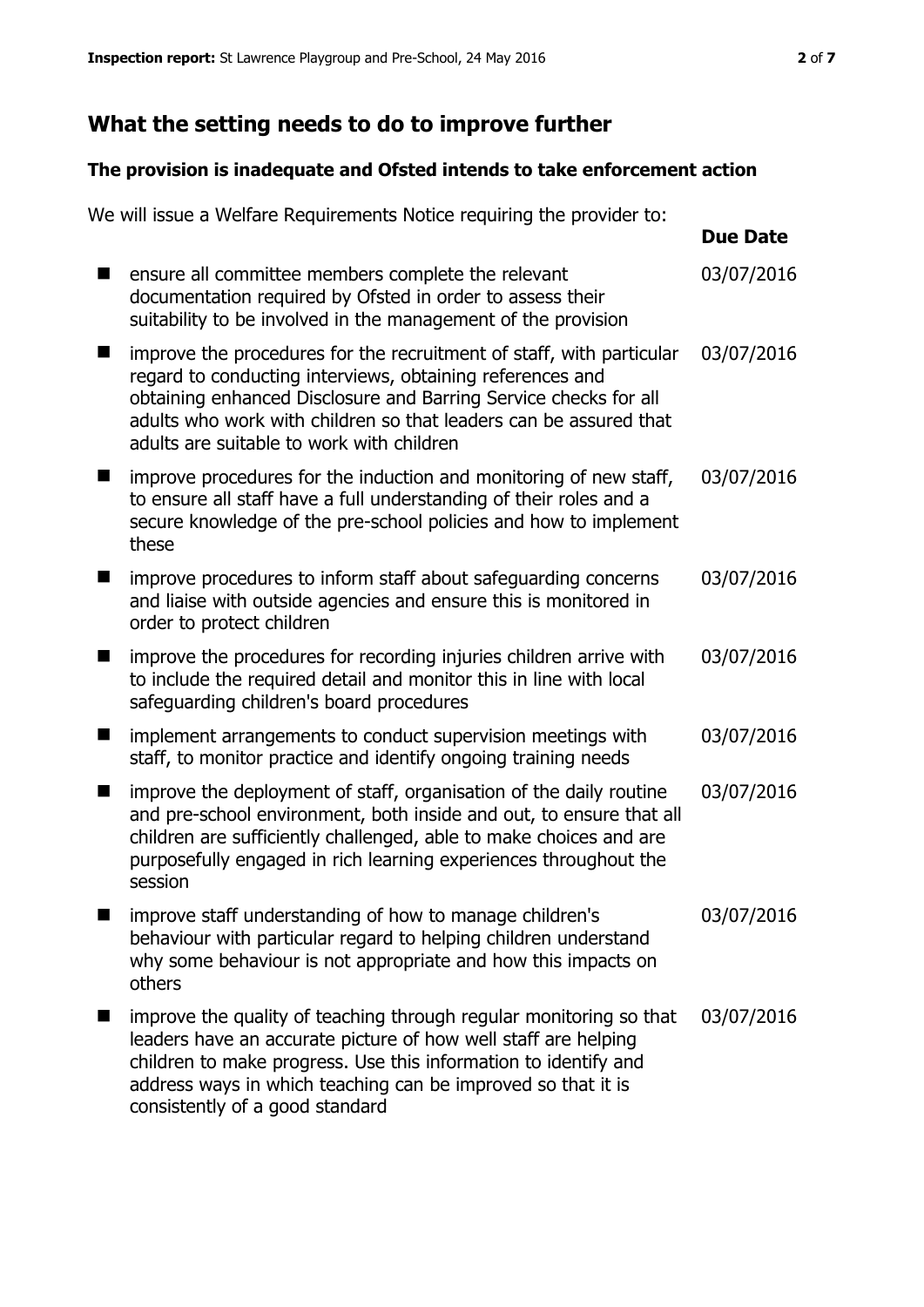## **To meet the requirements of the early years foundation stage the provider must:**

|   |                                                                                                                                                                                                                                                                | <b>Due Date</b> |
|---|----------------------------------------------------------------------------------------------------------------------------------------------------------------------------------------------------------------------------------------------------------------|-----------------|
| ш | improve the assessment arrangements to monitor children's<br>progress to ensure that gaps in children's achievements are<br>identified and children receive appropriate support and intervention<br>as early as possible                                       | 03/07/2016      |
|   | improve the procedures for conducting the progress check at two<br>years to ensure that appropriate intervention is sought where<br>children's progress is less than expected and a targeted plan to<br>support the child is developed and shared with parents | 03/07/2016      |
|   | improve the focus on promoting children's literacy so that children<br>develop their early reading and writing skills and are better<br>prepared for school.                                                                                                   | 03/07/2016      |

## **Inspection activities**

- The inspector observed the quality of teaching and its impact on children's learning both indoors and outdoors.
- The inspector held meetings with the manager and the secretary of the committee.
- The inspector spoke to staff and children at suitable times throughout the inspection.
- The inspector conducted a joint observation of story time with the manager.
- The inspector spoke to a number of parents during the inspection and took account of their views.
- The inspector looked at a range of documentation, including evidence of staff and committee suitability and records relating to individual children.

# **Inspector**

Gill Wallace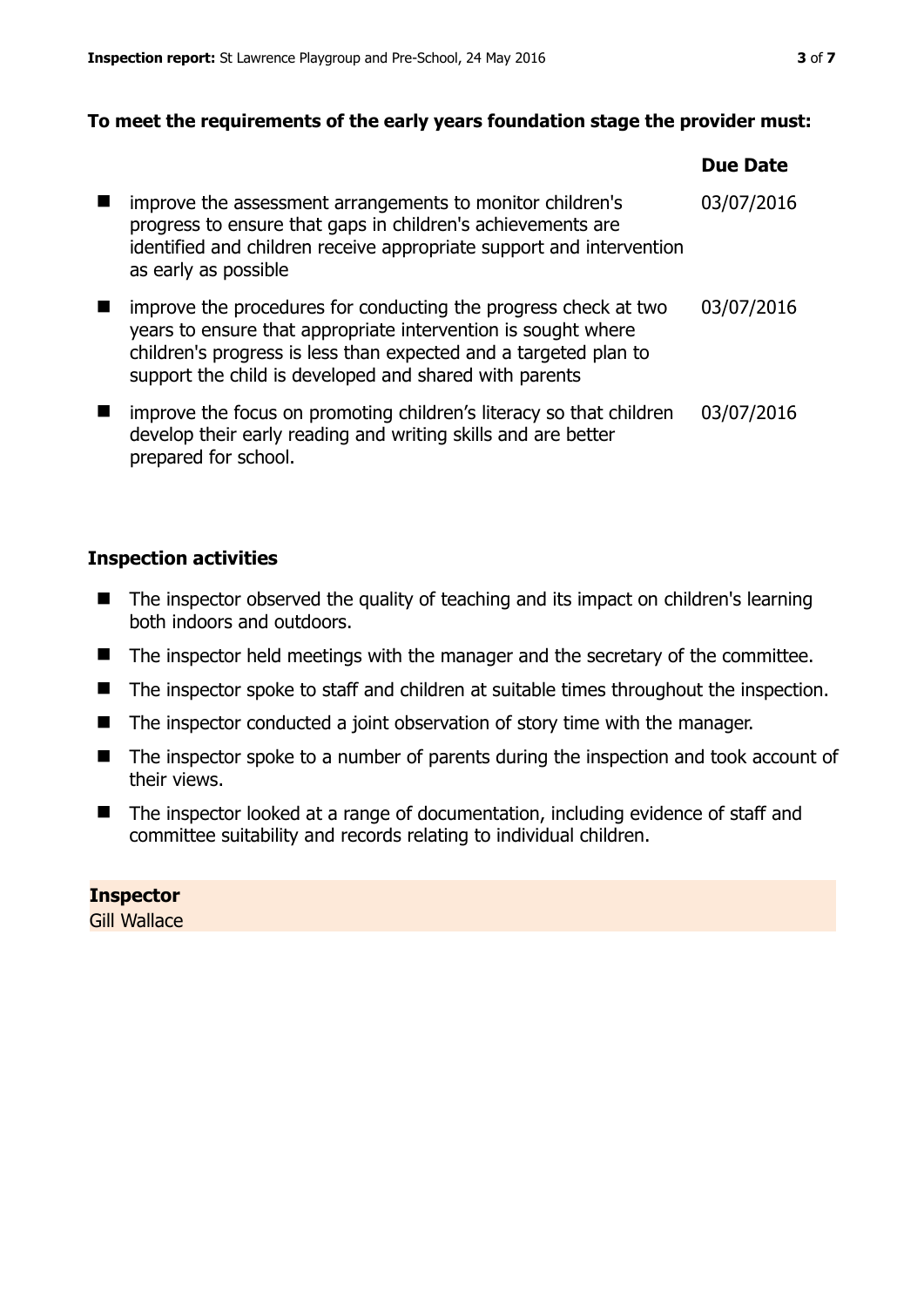# **Inspection findings**

## **Effectiveness of the leadership and management is inadequate**

Arrangements for safeguarding are not effective. Recruitment and induction procedures are not sufficiently robust. Leaders do not always carry out interviews; references are not obtained and checks are not carried out on people that are known to the group. Consequently, decisions around the appointment of new staff are made without some required information. New committee members have not completed the necessary checks that are required in order to confirm their suitability to be involved in the management of the provision. Insufficient information is obtained and shared with staff in situations where there are known to be safeguarding concerns about children. In addition, there are weaknesses in the way in which information about injuries children come to pre-school with are recorded and monitored. There are no systems in place to monitor how well children are learning or to evaluate the quality of teaching. Supervision meetings with staff have yet to be introduced. As a result, gaps in staff knowledge, and in their expectations of what children can achieve, are not identified and addressed. Leaders fail to make use of additional funding to support and improve outcomes for disadvantaged children. They have not taken sufficient action to address weaknesses that have been highlighted previously.

## **Quality of teaching, learning and assessment is inadequate**

Some staff spend most of their time supervising children, rather than supporting their learning. Changes in staffing, and weak arrangements for checking how well all children are learning, means staff do not know what children can do. Where staff have monitored children's progress, such as through the two-year-old progress check, they have not shared this information with parents, or made sure that any additional help needed is provided. This means any delays in children's learning are not picked up at an early stage. New sessions introduced by the manager to improve children's communication skills are not always effective. During singing and story sessions, staff do not support the younger children, and those who are less interested, to join in. Insufficient focus is given towards developing children's early reading and writing skills and awareness of letters and the sounds they make.

### **Personal development, behaviour and welfare are inadequate**

Children's safety cannot be assured because procedures to ensure the suitability of the staff and management of the pre-school are not good enough. Children's behaviour deteriorates during the session because they are not sufficiently challenged and become bored. Younger children, in particular, become fidgety and are distracted during group sessions because activities are not pitched at the right level for them. Although staff give children praise, they do not help them to understand why some behaviour is not acceptable and how their actions impact on others. Children are not helped to understand how to stay safe, for there are no fire drills and staff do not the know the procedures to follow in the event of a fire.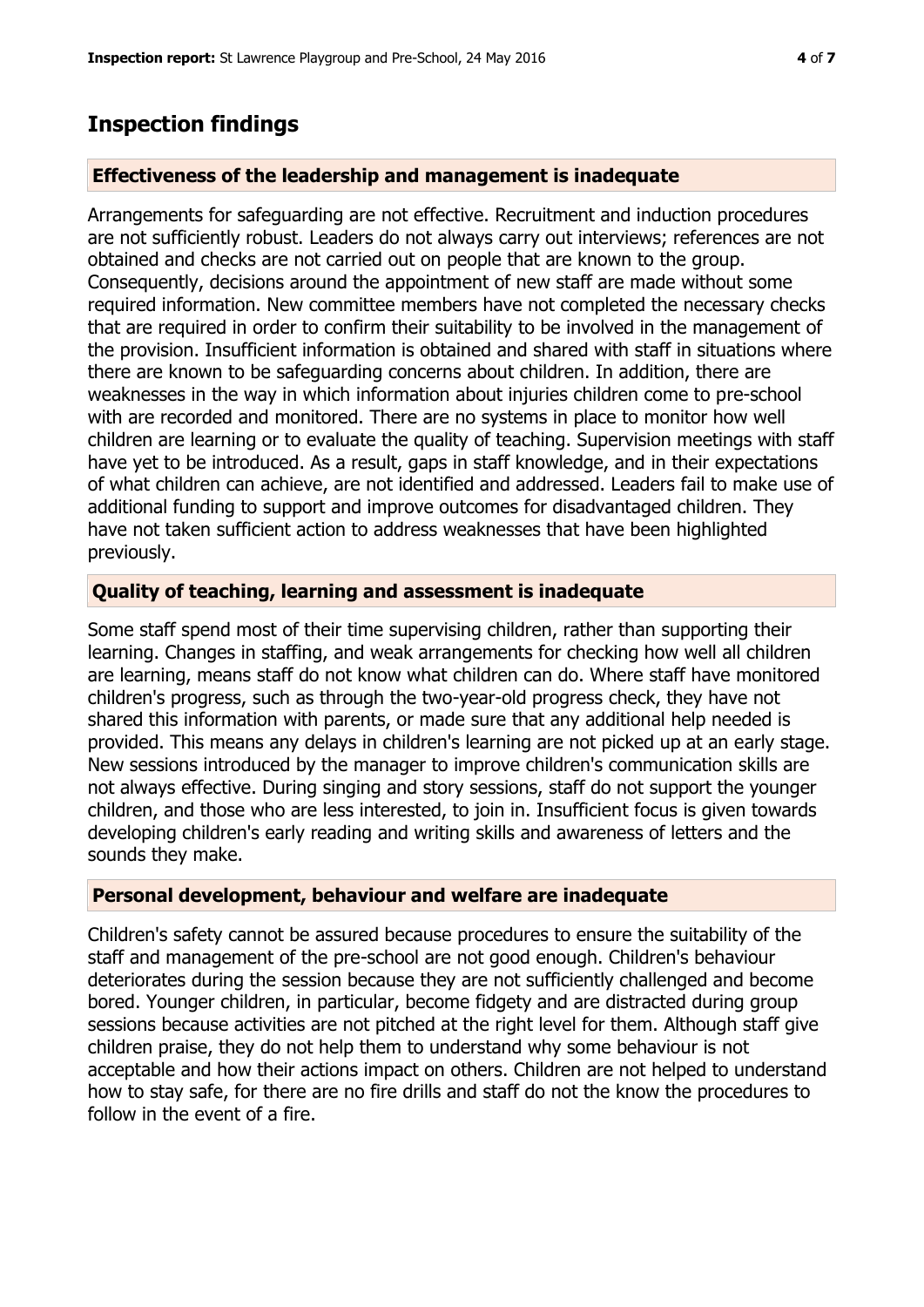#### **Outcomes for children are inadequate**

Children are not achieving as well as they should be. Gaps in their learning are not always identified and are not acted on quickly enough. Consequently, some children do not receive the extra help they need early enough. This impacts on how well some children are prepared for school. Children have limited opportunities to explore and investigate to develop their curiosity about how things work and why. Their learning and imagination is hindered because they are limited in what they can do during sessions and are not always actively engaged in their learning. For example, children are prevented from taking resources into different areas. They lack opportunities to learn to work together with their friends and solve problems by thinking things through and testing their ideas. The new manager has, however, started to encourage children to take on responsibilities, such as helping to prepare snacks or tidy away at the end of the session.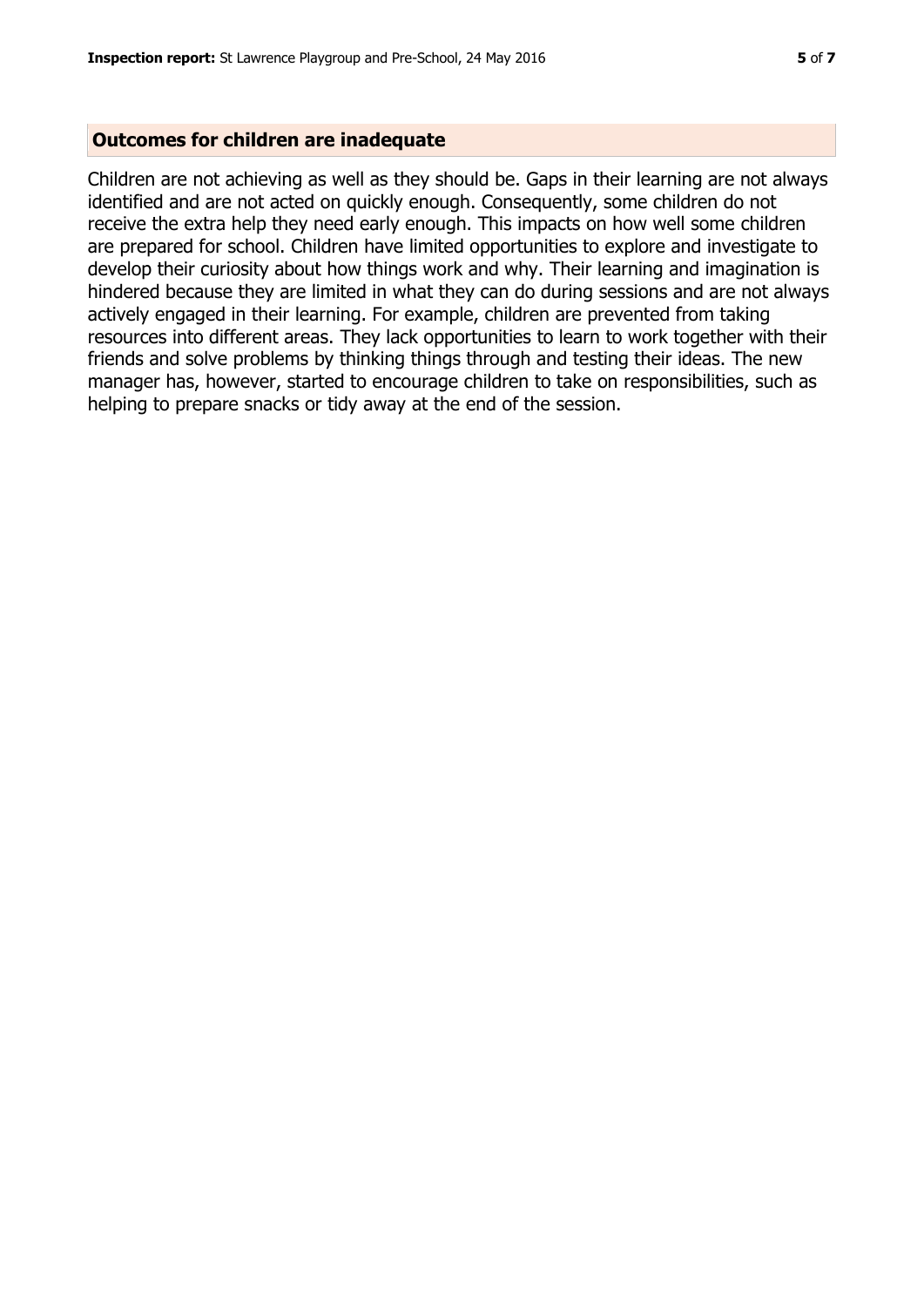# **Setting details**

| Unique reference number                             | 109848                                                                               |
|-----------------------------------------------------|--------------------------------------------------------------------------------------|
| <b>Local authority</b>                              | <b>Hampshire</b>                                                                     |
| <b>Inspection number</b>                            | 1051351                                                                              |
| <b>Type of provision</b>                            | Sessional provision                                                                  |
| Day care type                                       | Childcare - Non-Domestic                                                             |
| <b>Registers</b>                                    | Early Years Register, Compulsory Childcare<br>Register, Voluntary Childcare Register |
| Age range of children                               | $2 - 8$                                                                              |
| <b>Total number of places</b>                       | 24                                                                                   |
| Number of children on roll                          | 20                                                                                   |
| Name of registered person                           | St Lawrence Playgroup And Pre-School Committee                                       |
| <b>Registered person unique</b><br>reference number | RP901940                                                                             |
| Date of previous inspection                         | 9 September 2015                                                                     |
| <b>Telephone number</b>                             | 07947437352                                                                          |

St Lawrence Playgroup & Pre-school opened in 1974 and registered in 1992. It is located in Alton, Hampshire. The pre-school receives funding for the provision of free early education for children aged two, three and four years. It is open Monday to Friday during school term time from 9am to 12 noon. The pre-school employs four staff, including the manager, all of whom hold level 3 early years qualifications.

This inspection was carried out by Ofsted under sections 49 and 50 of the Childcare Act 2006 on the quality and standards of provision that is registered on the Early Years Register. The registered person must ensure that this provision complies with the statutory framework for children's learning, development and care, known as the early years foundation stage.

Any complaints about the inspection or the report should be made following the procedures set out in the guidance 'Complaints procedure: raising concerns and making complaints about Ofsted', which is available from Ofsted's website: www.gov.uk/government/organisations/ofsted. If you would like Ofsted to send you a copy of the guidance, please telephone 0300 123 4234, or email enquiries@ofsted.gov.uk.